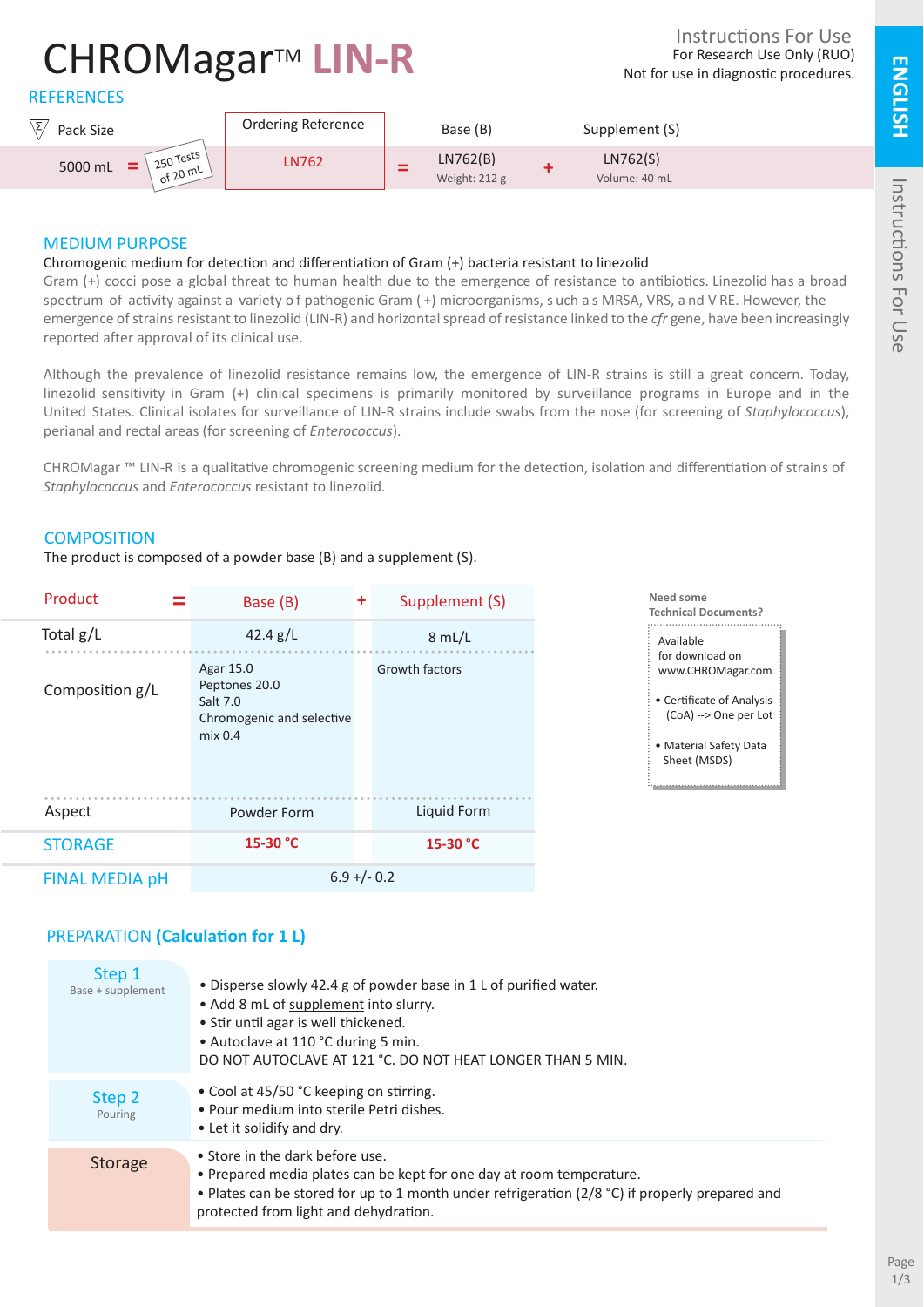# CHROMagar™ LIN-R

# SPECIMEN COLLECTION AND HANDLING

CHROMagar<sup>™</sup> LIN-R can be used with the following specimens: Stools and nasal, rectal and perianal swabs.

Sampling and transport equipment must be used in accordance with the recommendations of their suppliers for the conservation of samples.

## MATERIAL REQUIRED BUT NOT PROVIDED

Standard microbiological laboratory material for culture media preparation, control, streaking, incubation and waste disposal.

## **INOCULATION**

Related samples are inoculated by direct streaking on the plate. • If the agar plate has been refrigerated, allow to warm at room temperature before inoculation.

- Streak sample onto plate.
- Incubate in aerobic conditions at 35-37 °C for 36-48 hours.

## INTERPRETATION

Qualitative reading and interpretation of the petri dishes

| Microorganism                        | <b>Typical colony appearance</b>          |
|--------------------------------------|-------------------------------------------|
| $LZDR$ S. aureus                     | $\rightarrow$ pink                        |
| LZD <sup>R</sup> S. epidermidis      | $\rightarrow$ pink                        |
| LZD <sup>R</sup> Enterococcus        | $\rightarrow$ steel blue                  |
| LZD <sup>S</sup> Gram $(+)$ bacteria | $\rightarrow$ limited growth or inhibited |
| Gram (-) bacteria and yeasts         | $\rightarrow$ inhibited                   |
|                                      |                                           |

LZD<sup>R</sup>: Linezolid resistant, LZD<sup>S</sup>: Linezolid sensitive

#### **Typical** colony appearance



The pictures shown are not contractual.

#### **PERFORMANCE**

In the following study, 134 pure strains (*Enterococcus* spp., *S. aureus, S. epidermidis*, etc.) were tested and read after 24-48 h incubation at 35-37 °C.

|             | CHROMagar <sup>™</sup> LIN-R |
|-------------|------------------------------|
| Sensitivity | $99 \%$ *                    |
| Specificity | $100\,\%$ $*$                |

\* Data obtained from the study «Excellent performance of CHROMagarTM LIN-R to selectively screen for linezolid-resistant *enterococci* and *staphylococci*» F. Layer et *al.* Diagn. Micr. Infect. Dis. 2021

## LIMITATIONS AND COMPLEMENTARY TESTS

• The final identification must be confirmed by biochemical tests or by mass spectrophotometry (eg. MALDI-TOF). They can be done directly from the suspicious colonies observed on the medium.

- In heavily inoculated samples, LZD<sup>s</sup> bacteria may slightly grow.
- Resistance to Linezolid for Gram (+) Bacteria must be confirmed.

## QUALITY CONTROL

Please perform Quality Control according to the use of the medium and the local QC regulations and norms. Good preparation of the medium can be tested, isolating the

following ATCC strains:

| Microorganism                            | <b>Typical colony appearance</b>        |
|------------------------------------------|-----------------------------------------|
| S. epidermidis LZDR<br><b>NCTC 13924</b> | $\rightarrow$ pink with pink halo       |
| E. faecalis LZDR<br><b>NCTC 14360</b>    | $\rightarrow$ steel blue with blue halo |
| S. aureus ATCC <sup>®</sup> 25923        | $\rightarrow$ inhibited                 |
| E. faecalis ATCC <sup>®</sup> 29212      | $\rightarrow$ inhibited                 |
| $F_{c}$ coli ATCC <sup>®</sup> 8739      | $\rightarrow$ inhibited                 |

#### WARNINGS AND PRECAUTIONS

• For Research Use Only (RUO). Not for use in diagnostic procedures.

• This laboratory product should be used only by trained personnel (healthcare professional, etc). Wear appropriate protective clothing, gloves and eye/face protection and handle appropriately with procedures and good laboratory practices.

• Use of the medium may be difficult for people who have problems recognising colours.

• Culture media should not be used as manufacturing material or components.

- Do not ingest or inhale the product.
- Do not use the product after the expiry date.

• Do not use the product if it shows any evidence of contamination

or any sign of deterioration (compacted powder, color change, ...).

• Do not use the product if the packaging is damaged.

• Any change or modification in the production procedure may affect the results.

• Any change or modification of the required storage temperature may affect the performance of the product.

- Unappropriate storage may affect the shelf life of the product.
- Recap the bottles tightly after each preparation and keep them
- in a low humidity environment, protected from moisture and light.
- Do not re-use the culture medium poured into a petri dish after a first use.

• After opening the bottles and with an appropriate conservation, open bottles can be used under the same conditions until each product's expiry date.

• Reading and interpretation should be performed using isolated colonies.

• Interpretation of the test results should be made taking into consideration colonial and microscopic morphology and if necessary, the results of any other tests performed.

• Laboratory, chemical or biohazardous wastes must be handled and discarded in accordance with all local and national regulations.

• For hazard and precaution recommendations related to some chemical components in this medium, please refer to the pictogram(s) mentioned on the labels. The Safety Data Sheet (SDS) is available on www.chromagar.com